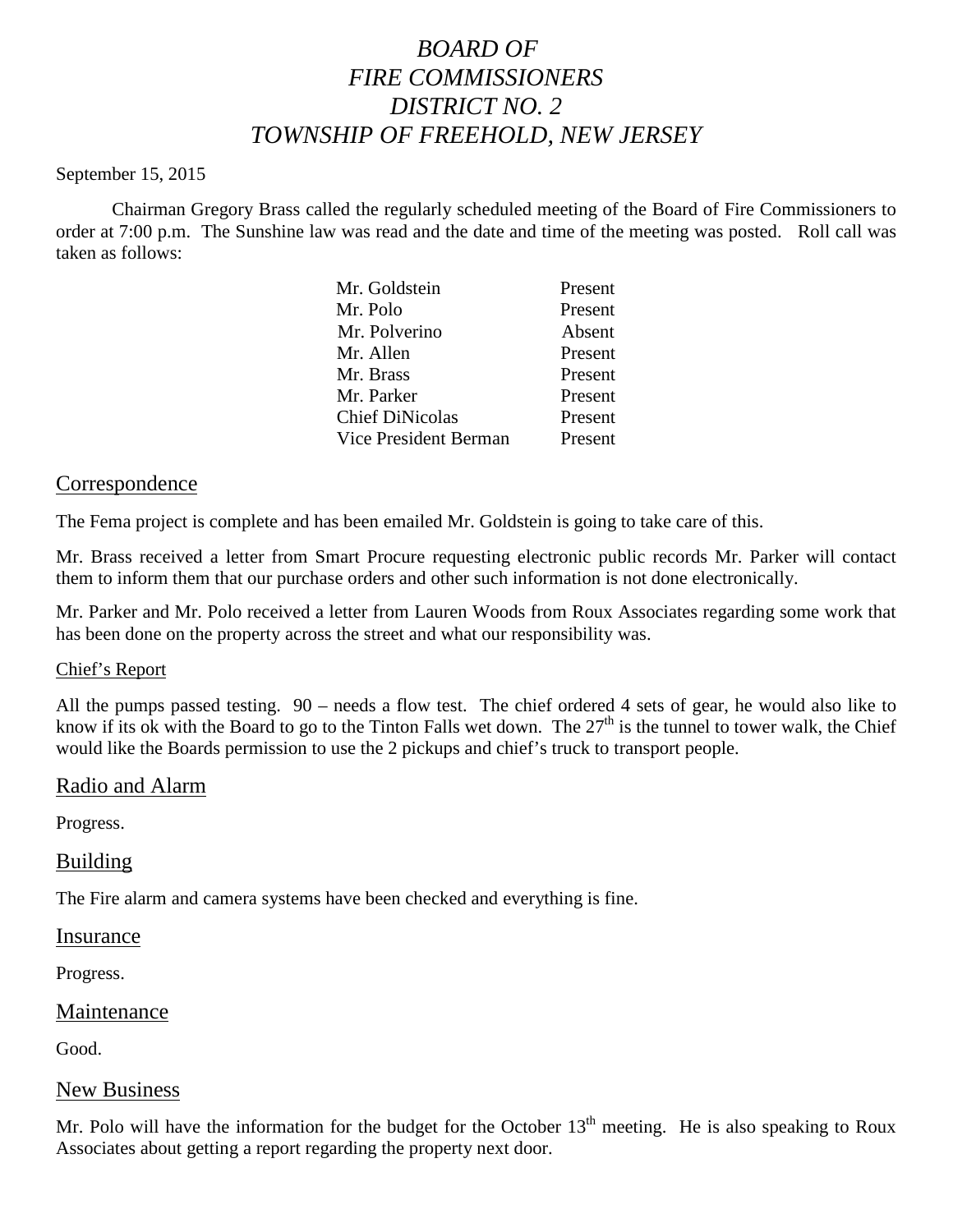Old Rescue – there are multiple fire companies interested in purchasing the old rescue. Mr. Allen made a resolution to appoint Mr. Brass and Mr. Polo the ability to negotiate a price not to be less than the agreed upon amount Mr. Goldstein  $2<sup>nd</sup>$  it Role was called and it as approved.

### Old Business

Mr. Allen arranged to have background checks done on members of the fire company, but before this can be done the Board needs to determine the criteria.

Mr. Parker is going to revise the Fire protection agreement and reprint for the Board to review before sending it to the Fire Company for their final acceptance. He will also work on a lease agreement for the fire company to review.

Mr. Goldstein is going to look into the cost of laptops for all of the Board members. He will report back to the Board next month. He is also going to talk to Mr. Hall regarding the monitoring of the computers.

The Board has chosen the new Board stenographer, Christine Holley; she will start on November 1, 2015.

## Treasurer

The  $3<sup>rd</sup>$  qtr. Tax payment and supplement are due in next month

#### Freehold Savings Bank

| Checking<br><b>Money Market</b> |                               | 602.99         |
|---------------------------------|-------------------------------|----------------|
|                                 |                               | 553,996.63     |
|                                 | CD                            | 829,545.99     |
| Total assets:                   |                               | \$1,384,145.61 |
| <b>September Bills</b>          |                               |                |
| 9673                            | JCP & L                       | 523.09         |
| 9674                            | NJ Natural Gas                | 54.59          |
| 9675                            | Verizon                       | 372.08         |
| 9676                            | <b>Staples</b>                | 135.46         |
| 9677                            | <b>NFPA</b>                   | 165.00         |
| 9678                            | Verizon                       | 487.23         |
| 9679                            | Optimum                       | 264.04         |
| 9680                            | E. Freehold Fire Company      | 31,250.00      |
| 9681                            | David Goldstein               | 2,000.00       |
| 9682                            | Jeffrey Allen                 | 2,000.00       |
| 9683                            | NJ Door Works                 | 640.00         |
| 9684                            | Tumar Ind.                    | 362.13         |
| 9685                            | UL                            | 4,531.80       |
| 9686                            | Net Link                      | 405.00         |
| 9687                            | NJ Fire & Equip.              | 664.60         |
| 9688                            | Grainger                      | 1,279.85       |
| 9689                            | Evan Berman                   | 410.00         |
| 9690                            | Twp. Of Freehold              | 53.88          |
| 9691                            | <b>Emergency Reporting</b>    | 1,288.00       |
| 9692                            | US Grounds Maint. Corp.       | 497.34         |
| 9693                            | Ocean Security                | 270.00         |
| 9694                            | Clean Air Co.                 | 646.34         |
| 9695                            | Moriarity Env. Solutions Inc. | 1,157.03       |
| 9696                            | <b>Batteries Plus</b>         | 139.64         |
| 9697                            | Buchanan Ingersol & Rooney    | 348.06         |
| 9698                            | E. Freehold Fire Co.          | 229.68         |